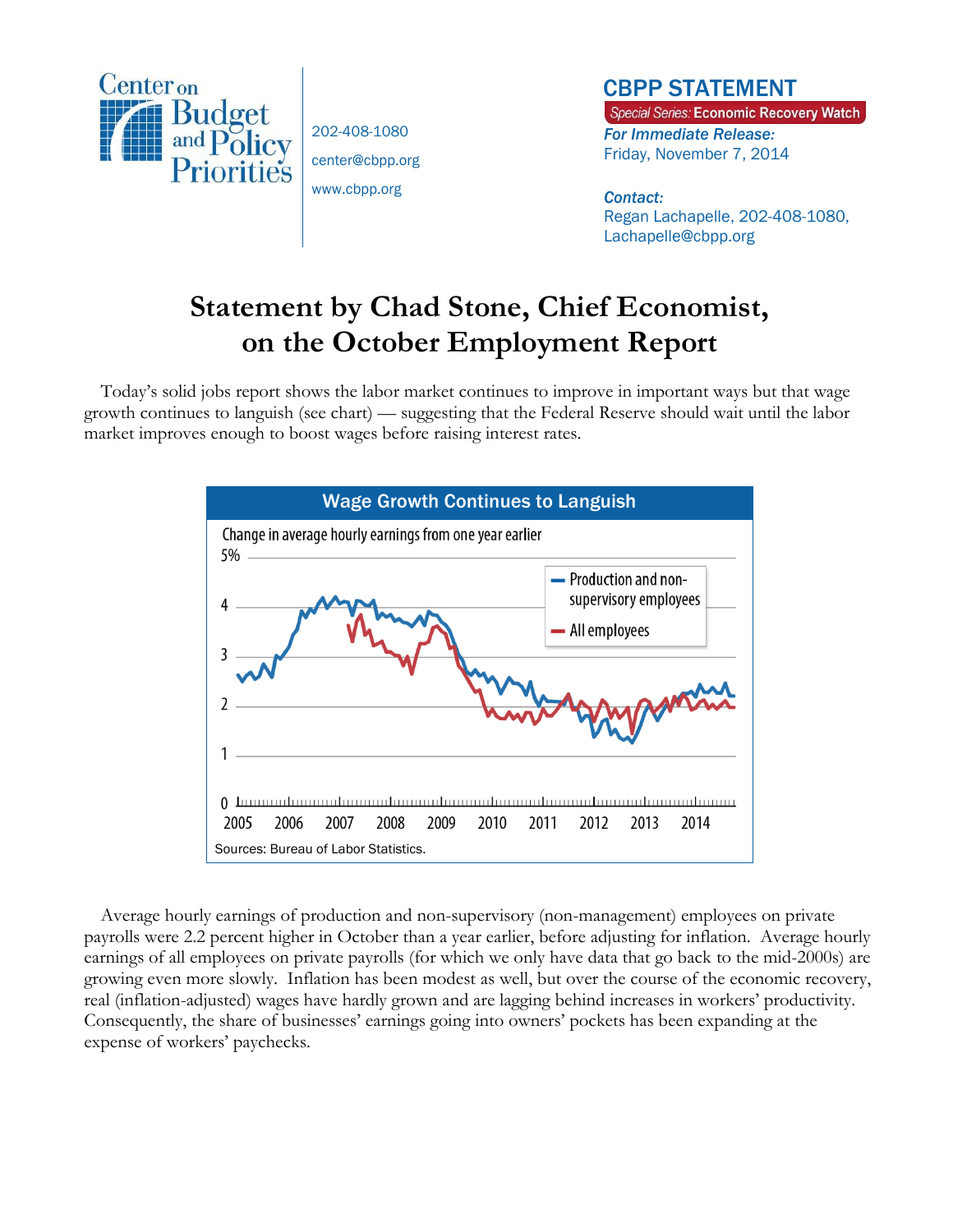Over a normal business cycle, profits fall more than earnings in a recession and bounce back faster as the economy begins to recover, followed by a recovery in wages. The jobs slump in the wake of the Great Recession was so deep and protracted, however, that wages have yet to bounce back.

Although unemployment has fallen substantially, other labor market indicators suggest that the amount of "slack" in the labor market (people not currently working but who want to be or people who want to be working more hours than they now are) is larger than what the unemployment rate alone suggests. Economists are now debating how much of the sharp declines in labor force participation and in the share of the population with a job reflects reversible slack and how much reflects the normal retirement patterns of an aging population. Ongoing wage weakness suggests that slack remains an important element of the story.

Strong demand for goods and services is the cure for labor market slack and sluggish wage growth. The Federal Reserve has stressed that its decision to begin "normalizing" monetary policy by raising short-term interest rates will depend on how inflation and labor market conditions behave over the coming year. If we see inflation at the Fed's target of 2 percent and productivity returns to about 1.5 percent annual growth, wage growth could increase to something like 3.5 percent without threatening employers' normal profit margins.

The Fed seems willing to wait until we are on such a path before raising rates. Lawmakers should similarly forgo near-term budget cuts that would throw us off that track.

## About the October Jobs Report

Employers reported solid payroll growth in October. In the separate household survey, the unemployment rate fell to 5.8 percent, as the labor force grew, employment rose, and unemployment fell. Average hourly earnings rose modestly.

- Private and government payrolls combined rose by 214,000 jobs in October and the Bureau of Labor Statistics revised job growth in the previous two months upward by a total of 31,000 jobs. Private employers added 209,000 jobs in October, while overall government employment rose by 5,000. Federal government employment fell by 3,000, while state government rose by 1,000 and local government rose by 7,000.
- This is the 56<sup>th</sup> straight month of private-sector job creation, with payrolls growing by 10.6 million jobs (a pace of 189,000 jobs a month) since February 2010; total nonfarm employment (private plus government jobs) has grown by 10.0 million jobs over the same period, or 179,000 a month. Total government jobs fell by 554,000 over this period, dominated by a loss of 313,000 local government jobs.
- The job losses incurred in the Great Recession have been erased. There are now 1.8 million more jobs on private payrolls and 1.3 million more jobs on total payrolls than at the start of the recession in December 2007. Because the working-age population has grown since then, however, the number of jobs remains well short of what is needed to restore full employment. Employers have expanded their payrolls at a 229,000-a-month pace this year, and such growth must continue to restore normal labor market conditions in a reasonable period of time.
- Average hourly earnings on nonfarm payrolls rose by 3 cents in October to \$24.57. Over the last 12 months they have risen just 2.0 percent. For production and non-supervisory workers, average hourly